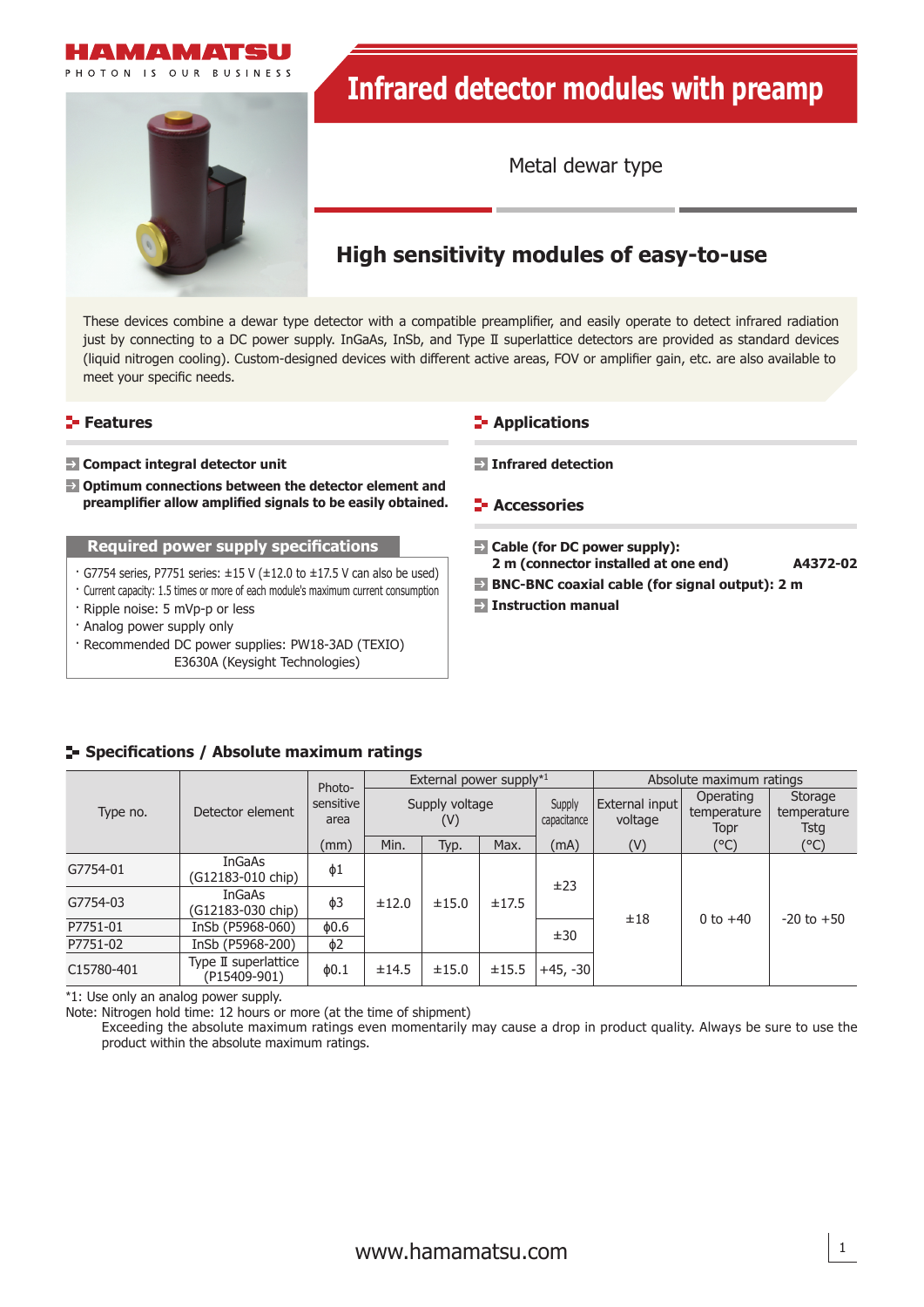### **ELECTRICAL AND OPTICAL CHARACTERISTICS (Typ. Ta=25 °C)**

| Type No.     | Measurement<br>condition<br>Element<br>temperature | Peak<br>sensitivity<br>wavelength<br>$\lambda p$ | Cutoff<br>wavelength<br>λc | Photo-<br>sensitivity<br>$\lambda = \lambda p$<br>$*2$ | <b>Noise</b><br>equivalent<br>power<br><b>NEP</b><br>$\lambda = \lambda p$ | Cutoff<br>frequency<br>fc         | Output<br>impedance | Maximum<br>output<br>voltage<br>$RL = 1 k\Omega$ | Maximum<br>current<br>consumption*3 |
|--------------|----------------------------------------------------|--------------------------------------------------|----------------------------|--------------------------------------------------------|----------------------------------------------------------------------------|-----------------------------------|---------------------|--------------------------------------------------|-------------------------------------|
|              | (°C)                                               | $(\mu m)$                                        | $(\mu m)$                  | (V/W)                                                  | $(W/Hz^{1/2})$                                                             | (Hz)                              | $(\Omega)$          | (V)                                              | (mA)                                |
| G7754-01     | $-196$                                             | 2.0                                              | 2.4                        | $2 \times 10^9$                                        | $3 \times 10^{-14}$                                                        | 2 to 500                          |                     | ±10                                              | ±15                                 |
| G7754-03     |                                                    |                                                  |                            | $5 \times 10^8$                                        | $1.5 \times 10^{-13}$                                                      | 2 to 500                          |                     | ±10                                              | ±15                                 |
| P7751-01*4   |                                                    | 5.3                                              | 5.5                        | $3 \times 10^8$                                        | $3 \times 10^{-13}$                                                        | 5 to 10000                        | 50                  | ±10                                              | ±20                                 |
| P7751-02*4   |                                                    |                                                  |                            | $1.5 \times 10^{8}$                                    | $1 \times 10^{-12}$                                                        | 5 to 12000                        |                     | ±10                                              | ±20                                 |
| C15780-401*4 |                                                    | 5.4                                              | 14.5                       | $2 \times 10^6$                                        |                                                                            | $5.5 \times 10^{-12}$ 7 to 100000 |                     | ±14                                              | $+30, -20$                          |

\*2: f=100 Hz (G7754-01, G7754-03), f=1.2 kHz (P7751-01, P7751-02, C15780-401)

\*3: Vs=±15 V

\*4: FOV=60°

### **Spectral response**



KIRDB0076EI

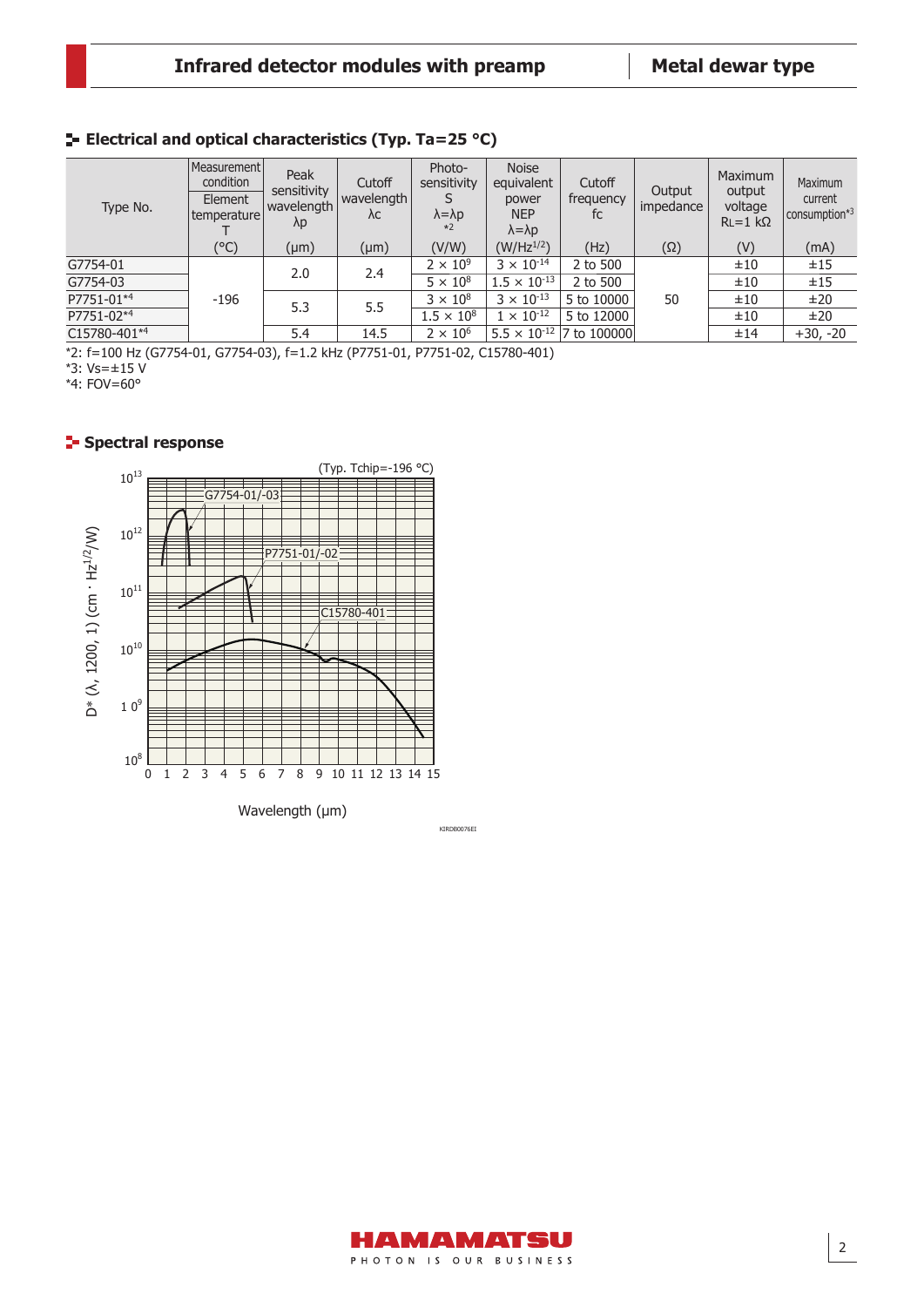

## **<sup>1</sup>** Dimensional outline (unit: mm)